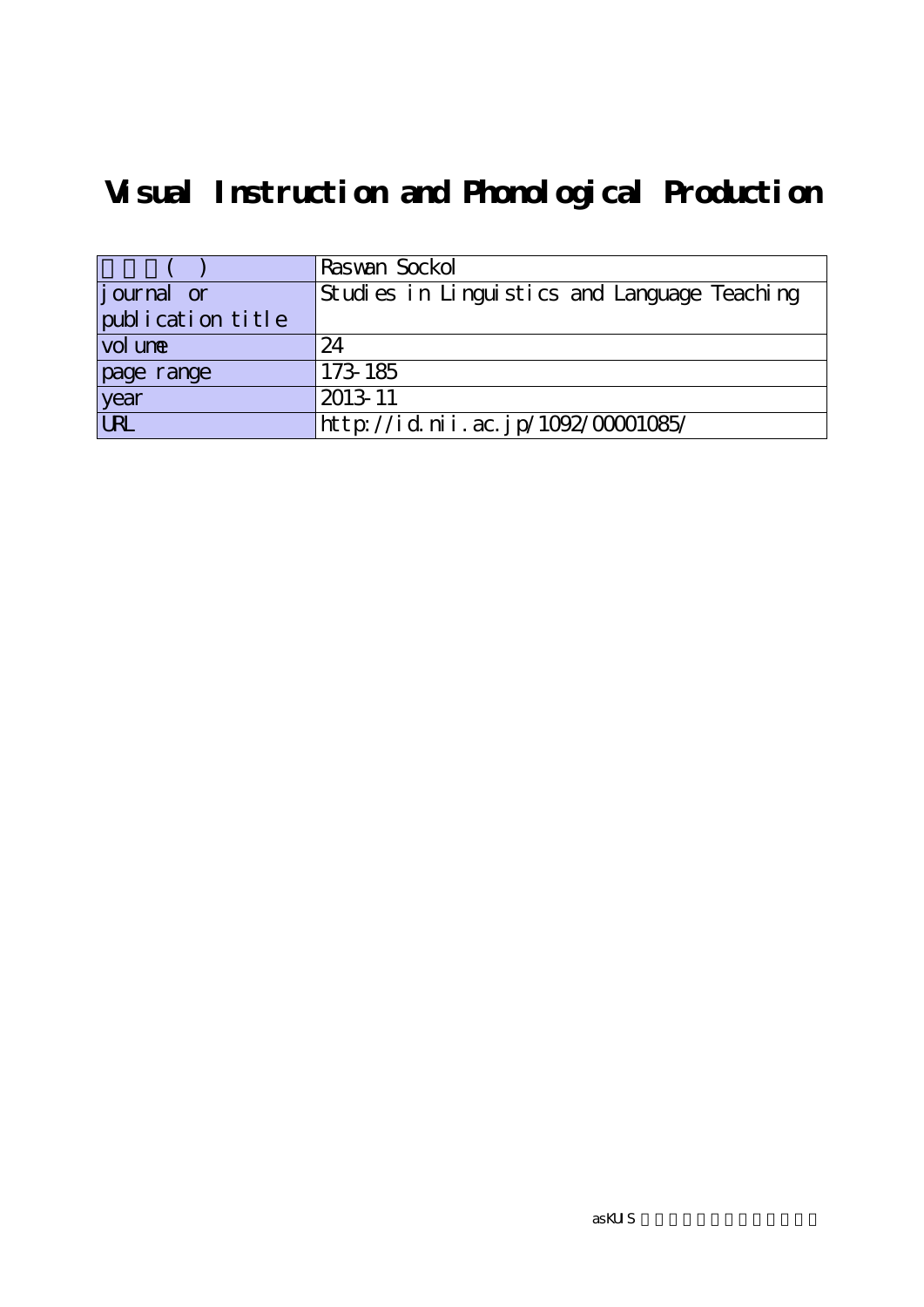# **Visual Instruction and Phonological Production**

# **Raswan Sockol**

#### **Abstract**

Research has shown that visual instruction, which illustrates point and manner of articulation, is of greater benefit to post Critical Period L2 learners than a traditional (i.e., listen and repeat) approach. By utilizing illustrations, diagrams, and animated examples, second language learners are able to conceptualize the mechanics behind sound production, thereby improving their phonological productive skills.

Past studies have proven this method of delivery to be effective in an ESL environment, and this study will investigate if the same holds true for L2 learners in a non-immersion, EFL, environment. With additional resources for autonomous learning and an understanding of the mechanics of sound production, students have a greater chance to reach native-like production abilities.

The Critical Period Hypothesis will be considered, as well as established research into the area of computer-based, visual, instruction, and show why and how it allows EFL learners to achieve more accurate phonological reproduction than a traditional behavioral approach. Another area that will be considered is student awareness of the mechanics of speech production, and their resulting phonological productive abilities.

### **Introduction**

How do people learn a second language (L2)? What is the best environment to do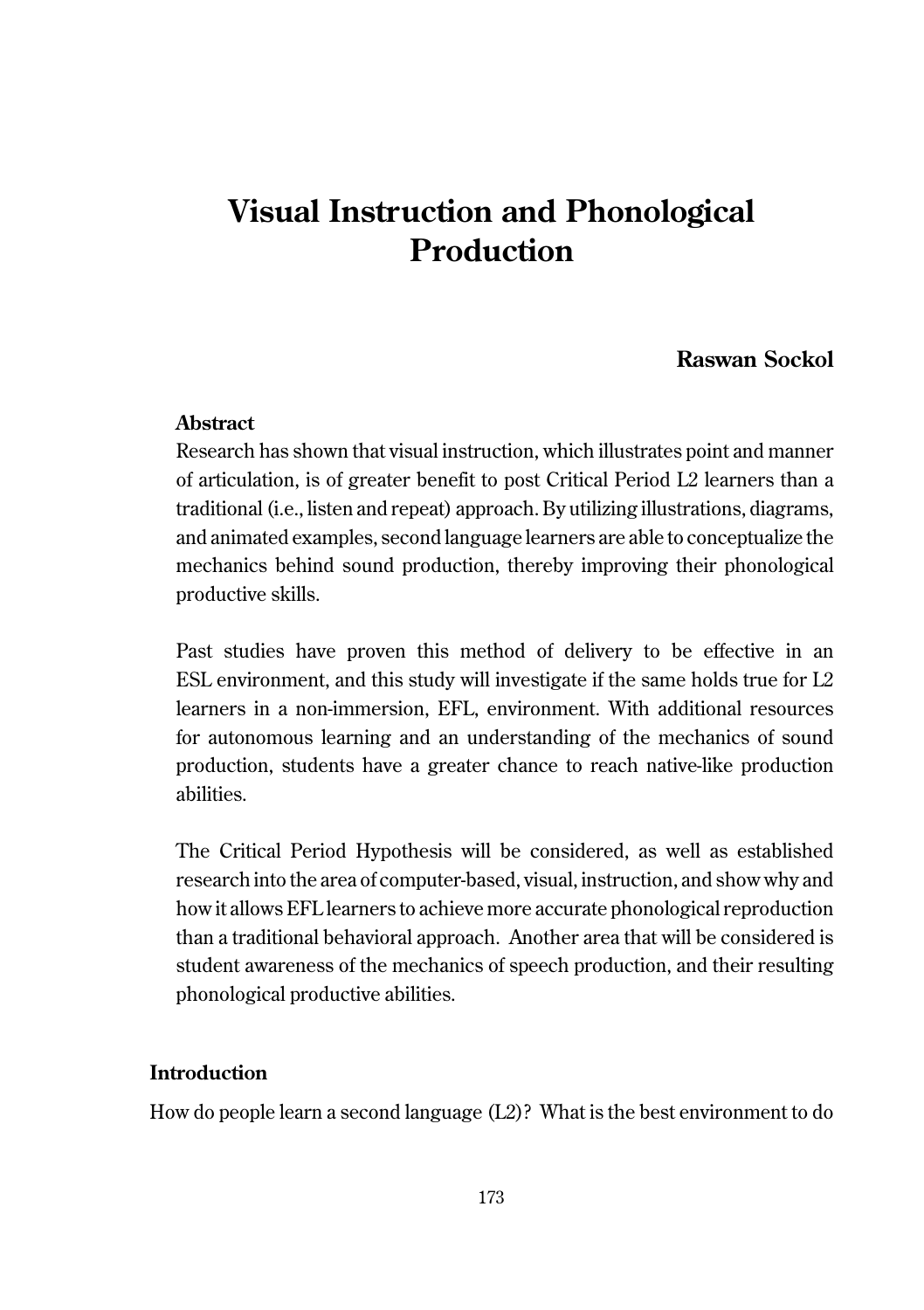so? At what point are they deemed to be "proficient", "near native", or "native" speakers of the target language? Can any of these terms be quantified or agreed upon by experts? There have been innumerable debates about the acquisition of a second language, though no one topic has created as much dispute and opposing theories as that of age and second language acquisition (SLA). Countless studies have been conducted on the subject of age and SLA, and in spite of this, linguists thus far have been unable to come to a consensus on how age affects learning a second language.

The Critical Period Hypothesis (CPH) is at the core of the debate over how much age affects one's ability to acquire language, it was first proposed by Montreal neurologist Wilder Penfield and co-author Lamar Roberts in a 1959 paper *Speech and Brain Mechanisms.* In 1967, Eric Lenneberg brought the hypothesis into mainstream discourse when he published *Biological Foundations of Language.* According to Lenneberg's critical period hypothesis, "automatic acquisition from mere exposure to a given language seems to disappear after puberty, and foreign languages have to be taught and learned through a conscious and labored effort." (Lenneberg, 1967 pg. 176) Because of Lenneberg's coherent explanation, as well as the difficulty many face in learning a second language after puberty, a good deal of people are able to associate with the CPH. It provides an acceptable explanation of how small children are able to speak target languages quite naturally, and why the majority of adults speak L2's with foreign accents.

The critical period hypothesis has been the center of much debate since its creation, receiving support from, among others, Noam Chomsky, and argued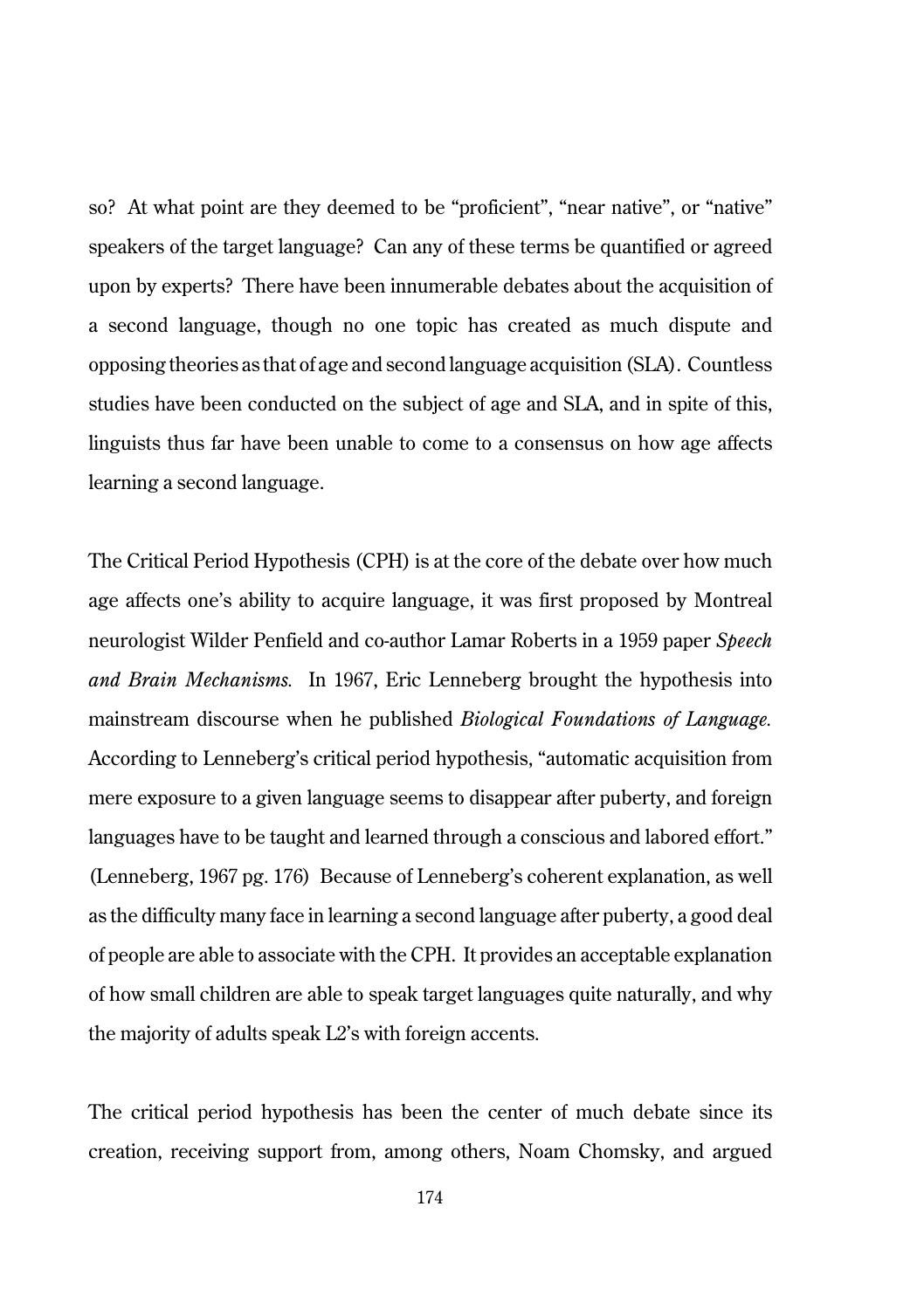against by Stephen Krashen, Judith Chun, and John Schumann, to name a few. As studies have seemingly targeted the age factor in their research, many people are inclined to infer causality to a situation when there is a seemingly obvious correlation; i.e., young people generally have an easier time learning languages, older people generally have a more difficult time. The reasons behind these realities are not immediately evident. Age does not necessarily equate the ability, or lack thereof, of SLA, there are a limitless number of other factors that could be part of this imbalance. Anxiety, gender, exposure to the target language, aptitude, attitude, age, and motivation all play roles of varying degrees when one is discussing SLA.

Motivation is of great importance when learning a target language; it is what gives the learner the impetus to study hard, put into practice what they have learned, and to continually strive to build upon their knowledge base. Chomsky (1988, pg. 181) highlights the significance of the teacher being able to help learners activate their motivation: "The truth of the matter is that about 99 percent of teaching is making the students feel interested in the material. Then the other 1 percent has to do with your method." Exactly how to get those learners to be motivated can be a difficult proposition for the L2 teacher.

Other researchers have chosen to take a more quantifiable approach in looking at what neurological processes are occurring during L1 and L2 usage, though the results seem to be varied as well.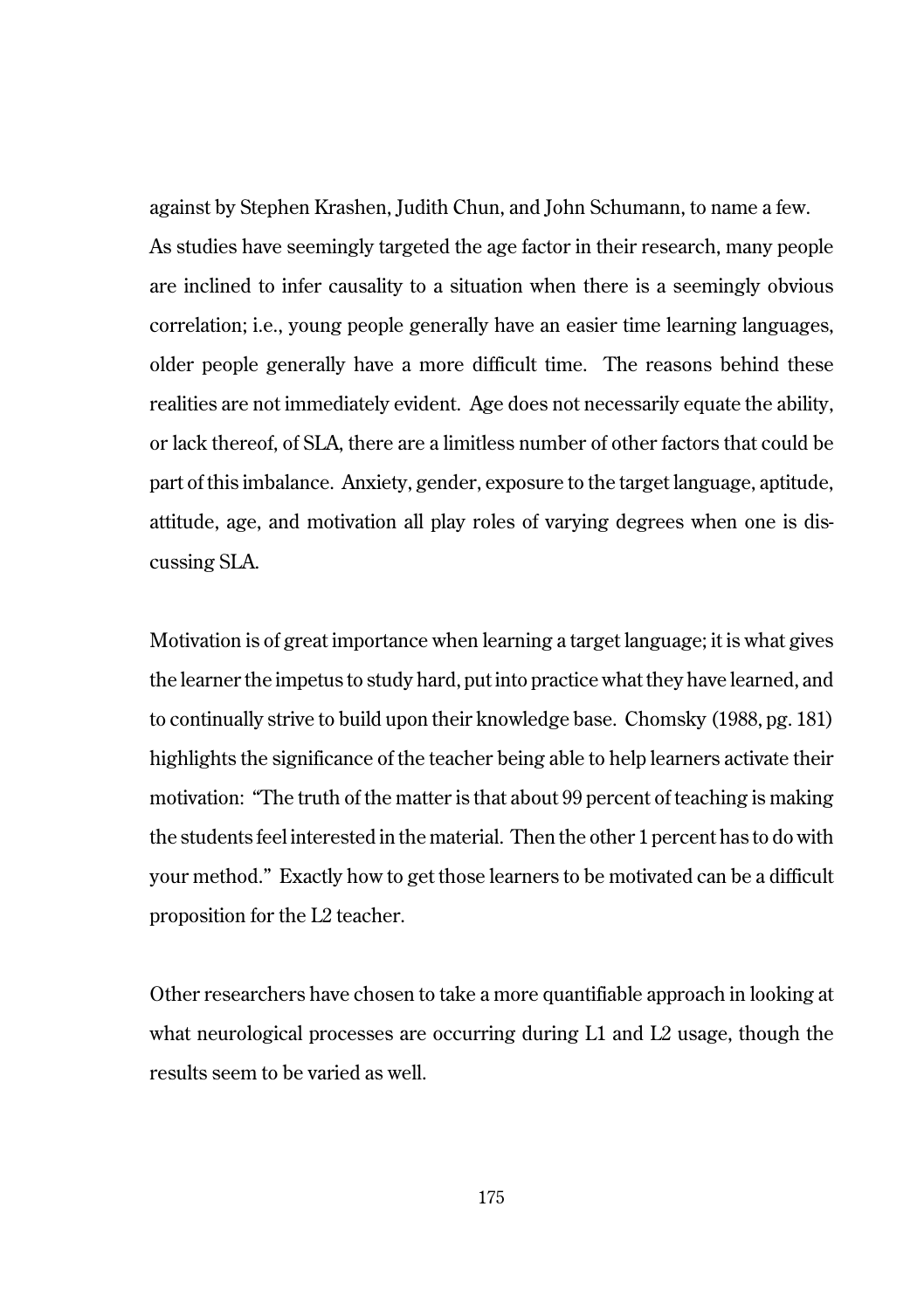#### **Literature**

In a study by Perani et al. (2003), the effects of age of acquisition and language exposure were looked at using functional magnetic resonance imaging (fMRI). They concentrated on the cerebral correlates of lexical retrieval in high-proficient, early-acquisition bilinguals. Spanish-Catalan bilinguals were exposed to their  $L2$ at the age of three (the L2 being the opposing language, either Spanish or Catalan), and have been using both languages on a daily basis since acquisition. In summation, Perani et al. (2003) state, "Overall, these results indicate that, during a production task, both age of acquisition and language exposure affect the pattern of brain activation in bilinguals, even if both languages are acquired early and with a comparable level of proficiency." (Perani et al. 2003, abstract) This study suggests that age and exposure play equally important roles in L2 proficiency, however the difference in ages between L1 and L2 acquisition fall well short of the commonly accepted offset of the CPH.

An earlier study by Perani et al. (1998), involving some of the same researchers as in 2003, conducted a positron emission tomography (PET) investigation on bilingualism with the purpose of evaluating the effect of early and late acquisition of L2 in highly proficient bilinguals. The group studied was made up of "Italian-English bilinguals who acquired L2 after the age of 10 years (high proficiency, late acquisition bilinguals) and a group of Spanish-Catalan bilinguals who acquired L2 before the age of 4 years (high proficiency, early acquisition bilinguals)." They found that the differing cortical responses they had noted when "low proficiency volunteers listened to stories in L1 and L2 were not found in either of the high proficiency groups in this study. Several brain areas, similar to those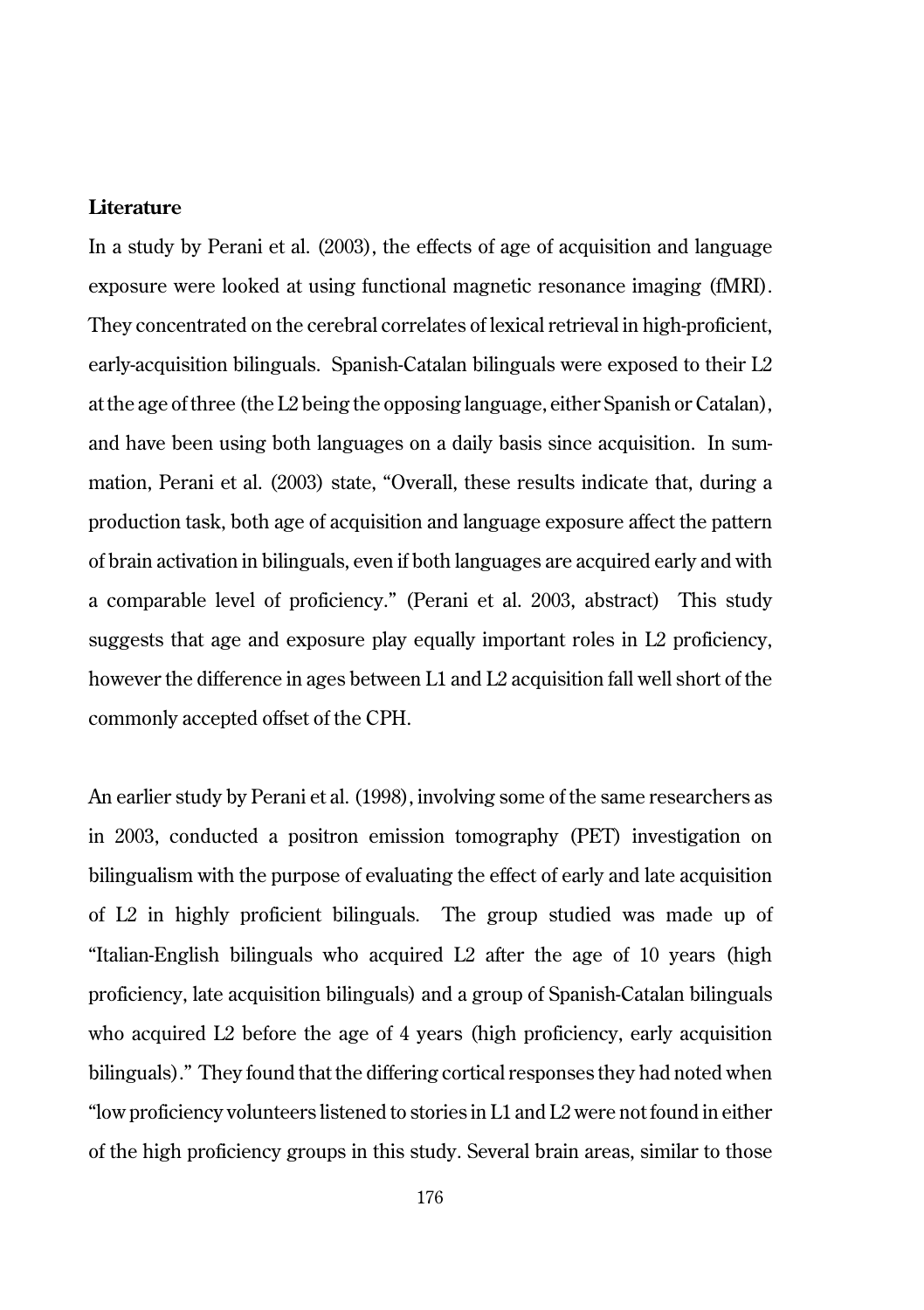observed for L1 in low proficiency bilinguals, were activated by L2." Their conclusion was that when L1 and L2 are relatively close pairs, the level of proficiency attained in the target language was more important that the age of acquisition in regards to the cortical representation of L2. (Perani et al. 1998, abstract) With these results, it can be argued that the CPH is invalid, provided that the native language and the target language are not too far apart linguistically.

Gordon (2000) remarks that there are differences in cerebral functions between young learners and those who begin to learn a second language at an older age. He states, "If children speak a second language by hearing it in the environment in which they live, they are acquiring it as they do their mother tongue, but if they start at the age of 12 years they are learning it like any other subject they study." (Gordon 2000, abstract) Gordon setting the cutoff point at the age of 12 supports the CPH, as it reaffirms that the offset of the CPH is at, or around, puberty.

Scovel (1969) reported that late language learners, i.e., post critical period, are unable to achieve native-like pronunciation in a second language. Research by Flege, Munro, MacKay (1995) states that native-like production in an L2 is extremely rare, and this leaves open the possibility that it is indeed possible for second language learners to reach successful L2 phonological production. However, as noted by Warsi (1988), *"with individualized practice, there is evidence that the learners' performance is improved (Hill, 1970; Neufeld, 1977; Archibald, 1992)".*

Building on the idea of individualized practice, Warsi conducted a study that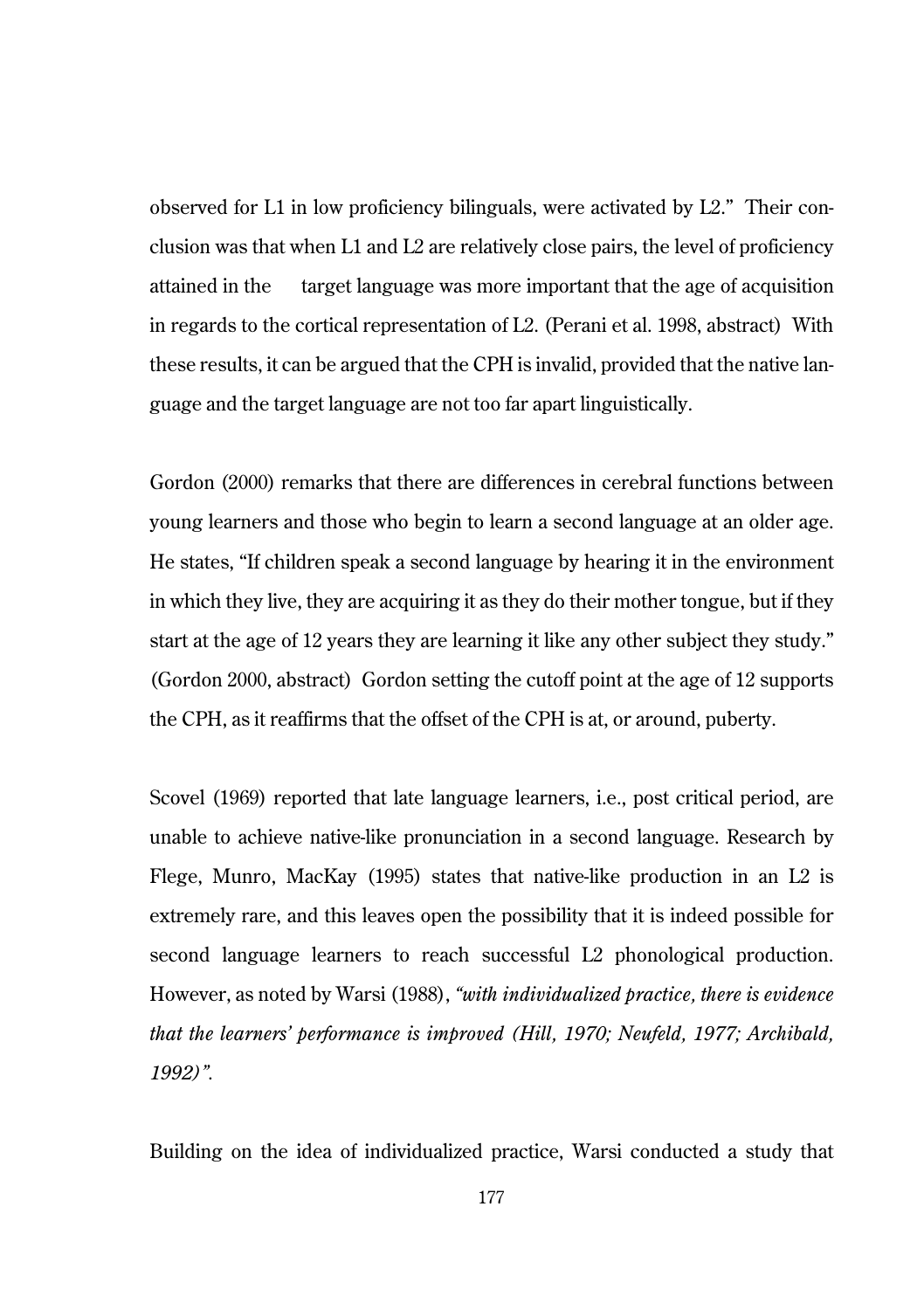looked into the effectiveness of visual instruction for post critical period learners. In his dissertation proposal, Warsi describes his research as such:

*This study proposes to test the hypothesis that adult learners practicing L2 sounds, with the ability to see on a diagram articulatory movements (point and manner of articulation) and conscious modifications of their researcher-prompted output, will approximate closer the target sounds, with the result of more native-like production and a more rapid progress. The idea behind the proposal is that it isn't just practice of sounds that improves the productive phonology, but informed practice. Teachers may give feedback to the student, but my hypothesis is that instruction that can be seen and then the output that can be modified will work better. The hypothesis is based on the assumption that the acquisition of new L2 speech sounds by adult language learners is facilitated by visual instruction.*

Through his study, Warsi found that with informed practice, participants were able to accurately produce the English liquids  $\lambda$  and  $\lambda$  and able to correctly identify perceptual speech contrasts with native-like ability. He states that by providing adult learners with visual cues and researcher feedback, a more effective method of instruction was provided.

Taking into consideration past research, 2 research questions were proposed for this study:

- How closely can post Critical Period Japanese speakers of English, in an EFL environment, produce English /l/ and /r/ in respect to native speakers of the target L2 with the aid of visual instruction?
- Is this an effective method of instruction for Japanese students in an EFL (as opposed to an ESL) environment?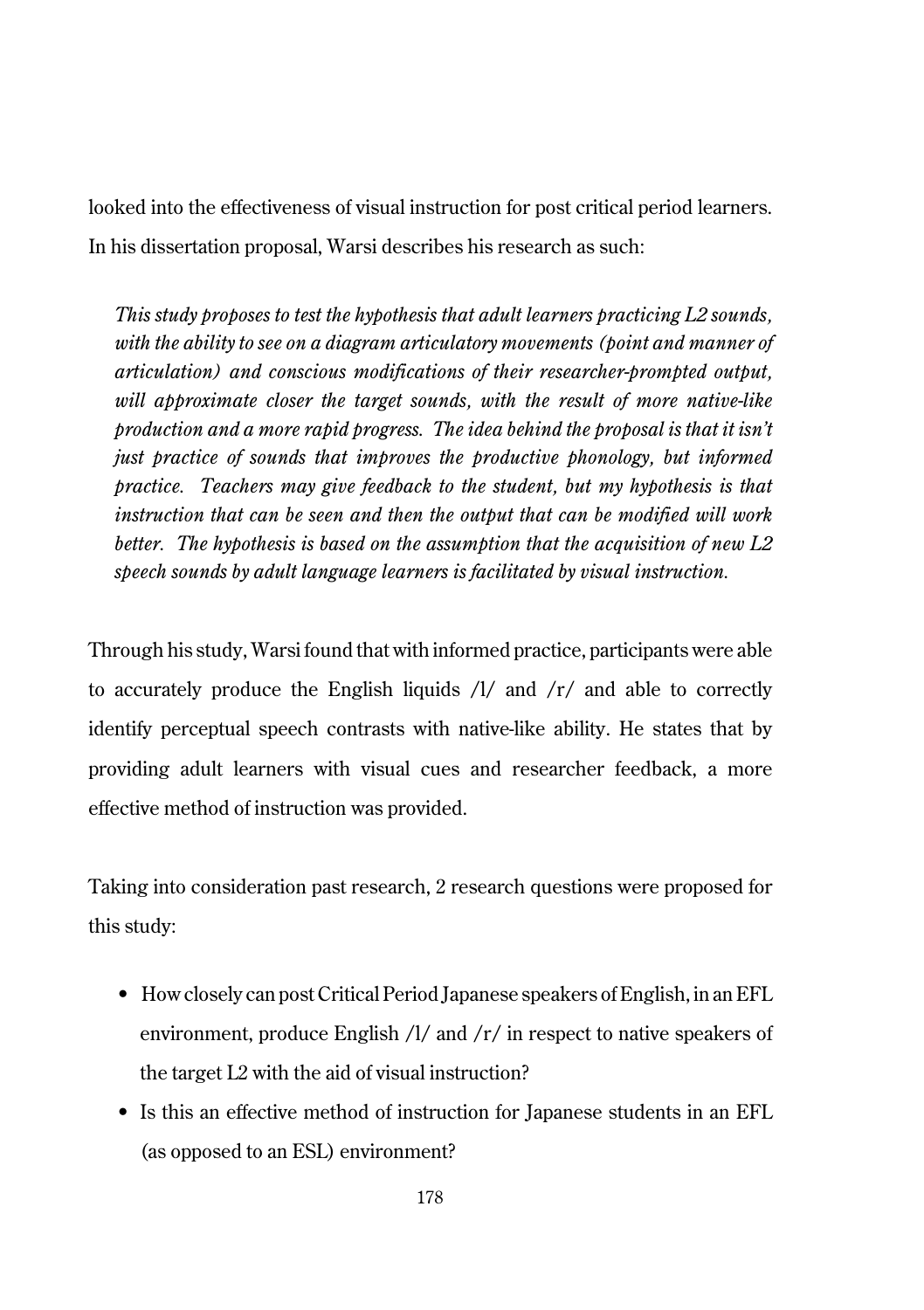#### **Methodology**

The study was conducted over a 10-week period at Kanda University of International Studies during spring semester 2013. Two sophomore classes in the International Communication department were selected to participate; the control group receiving a traditional listen and repeat method of instruction via .mp3 recordings and the experimental group receiving a visual method of instruction that illustrated point and manner of articulation utilizing an animated cross section of the mouth.

Participants were given 10 unique word and sentence lists, 1 per week over the course of 10 weeks, that were composed of utterances containing either the /l/ or /r/ liquid in initial, medial, or coda position. As part of the 10-week training, participants were required to record and upload their weekly lists to a shared server in order that their progress be monitored. These lists were not rated; the task was to practice each word or sentence a minimum of 5 times before recording and uploading.

Before and after training, both the control group and the experimental group recorded their production of target sounds. The same word list was used for the pre and post-tests for all participants.

A group of 3 judges rated the participants' production of the target sounds /l/ and /r/ by listening to the recordings and ranked each utterance on a 5-point scale  $(\frac{L}{l}/\frac{1}{2}$  /?/ /r/ /R/ ). After judges scored the utterances as  $\frac{1}{\alpha}$  or  $\frac{1}{\alpha}$  and strong/weak/unintelligible/weak/strong, their assessments were compared with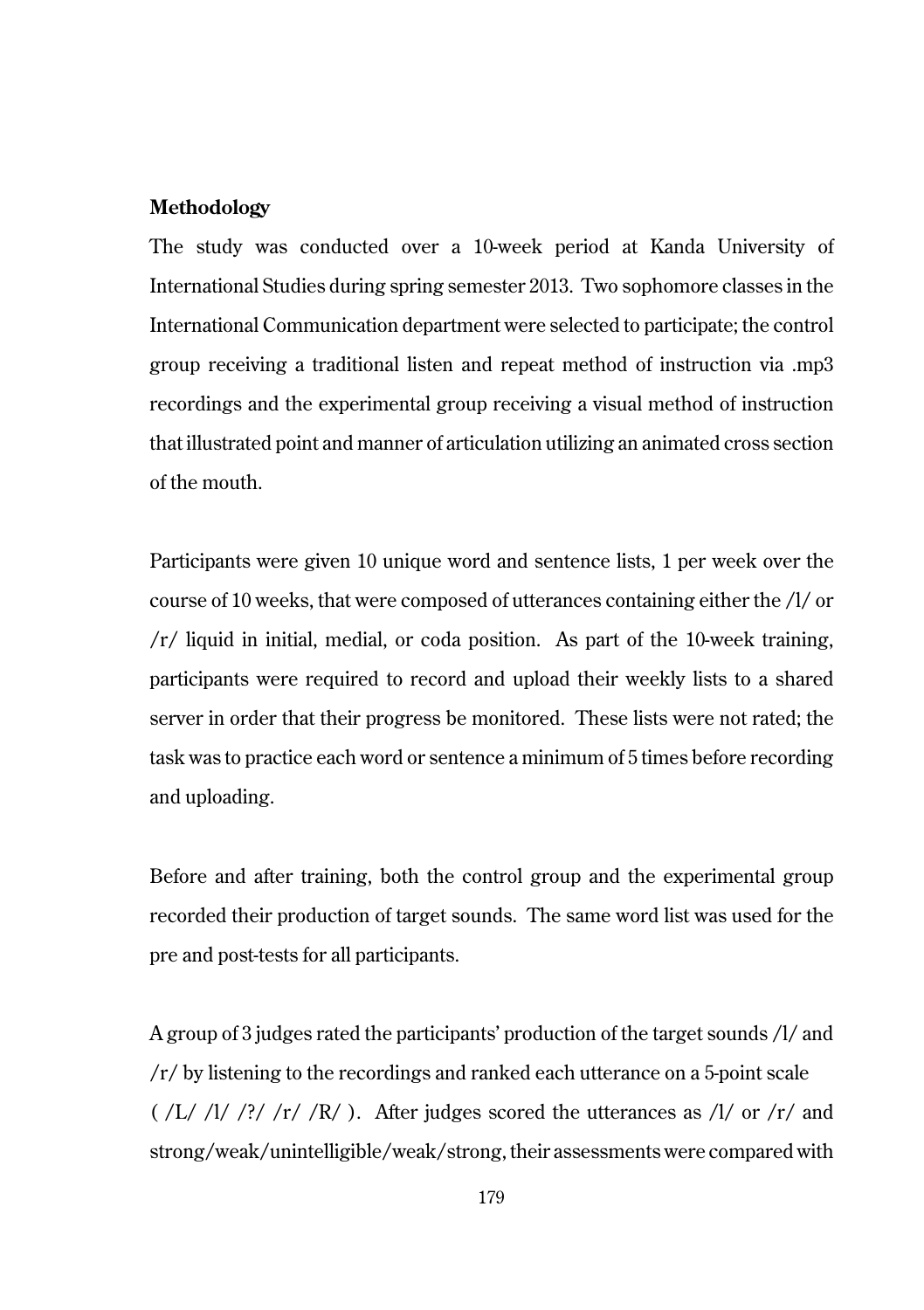the list given as pre and post-tests. Strong production of the target sound was awarded 5 points, weak production was awarded 4 points, unintelligible production was awarded 3 points, weak production of the incorrect sound was awarded 2 points, and strong production of the incorrect sound was awarded 1 point. Participants' scores were averaged from their 50 utterances on the pre and post-test respectively, and the 3 judges' scores were averaged to get an overall rating.

#### **Findings**

The 2 research questions proposed for this study, *How closely can post Critical Period Japanese speakers of English, in an EFL environment, produce English /l/ and /r/ in respect to native speakers of the target L2 with the aid of visual instruction and, Is this an effective method of instruction for Japanese students in and EFL (vs. ESL) environment* did not yield the same results as the study conducted by Warsi. While the study at Kanda University showed overall participant improvement, it did not prove that the same style of delivery equaled the same amount of improvement as the original study.

As illustrated in the graphs below, both the control (recording, listen and repeat) and experimental (visual instruction based on an animated cross section of the mouth) groups showed numerical improvement when comparing pre and post-test averages. However, while the results from the control group were statistically significant, the results from the experimental group were not.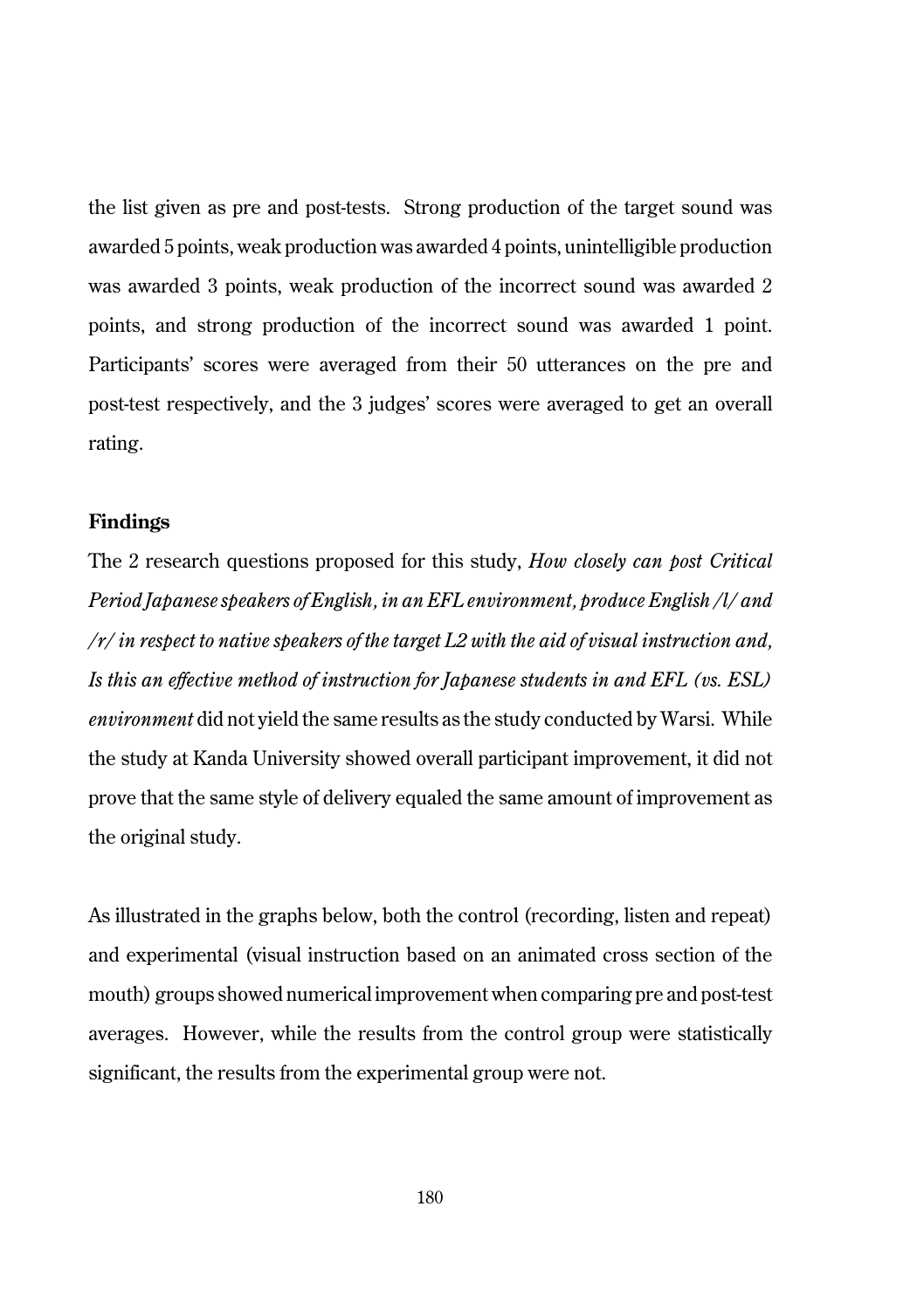

Upon reflection, a number of variables that could have affected the outcomes of the experimental group have been identified:

## • *The method of delivery was in the form of homework*

This research was a replica study of one that proved the effectiveness of visual instruction conducted in a controlled research environment. By changing the framework, perhaps a more rigid set of guidelines needs to be established.

• *Non-traditional method of instruction*

While students are accustomed to tasks that involve (independent) listening, and will play recordings multiple times in order to achieve comprehension, simply watching an animated cross section of the mouth while listening to the corresponding phoneme may have been too different of an approach for the majority of students.

• *Too much (initial) autonomy for students*

A new method of instruction, coupled with the independent nature of homework, allowed for a lax approach towards the time and quality of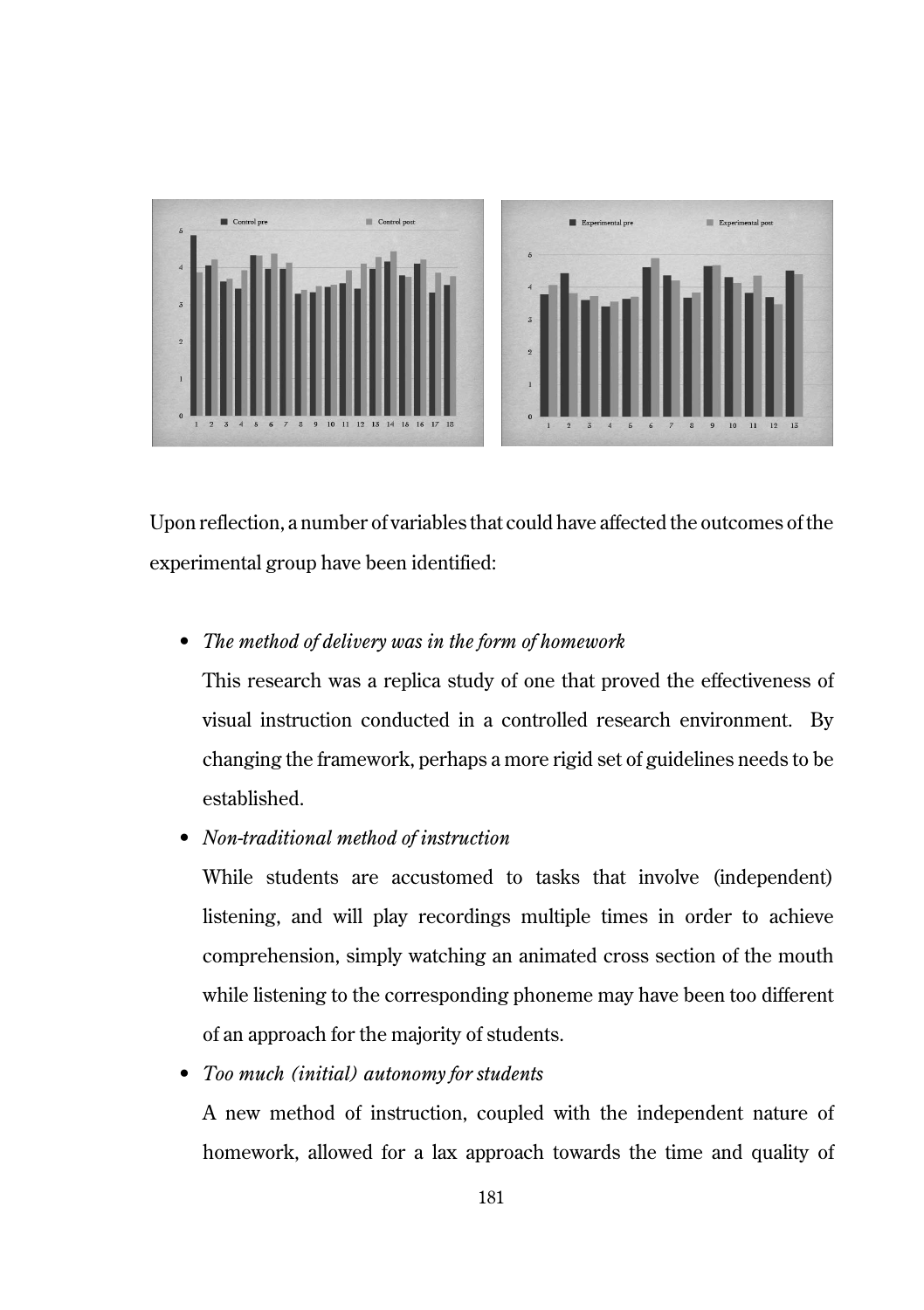practice prior to recordings.

• *Small sample size / reduced experimental size*

In each class, 18 students agreed to participate in the study. Faulty recordings and/or pre or post-tests not being uploaded contributed to a smaller sample size in the experimental group.

• *Quality of recordings* 

Recording environments with background noise, extremely varied speeds of participants' production during the recording, and differing quality-levels of the recordings themselves, created uncertainty on the part of the raters as to what phoneme was being uttered.

• *Rater bias*

Participants were attempting to produce North American sounds, the raters were English speakers from non North American countries; their own linguistic backgrounds could have (unintentionally) biased their judgments.

In light of the limitations of the study, considerations for further research are:

- *Randomizing participants instead of 1 class / 1 method*
- *Improving / equalizing rater aptitude*
- *Monitoring that both the control and experimental groups commit the same amount of time / students to keep reflective journals*
- *Using low-tier freshman classes instead of higher level classe*s
- *Larger sample siz*

Even though anticipated results were not observed, there are still many benefits to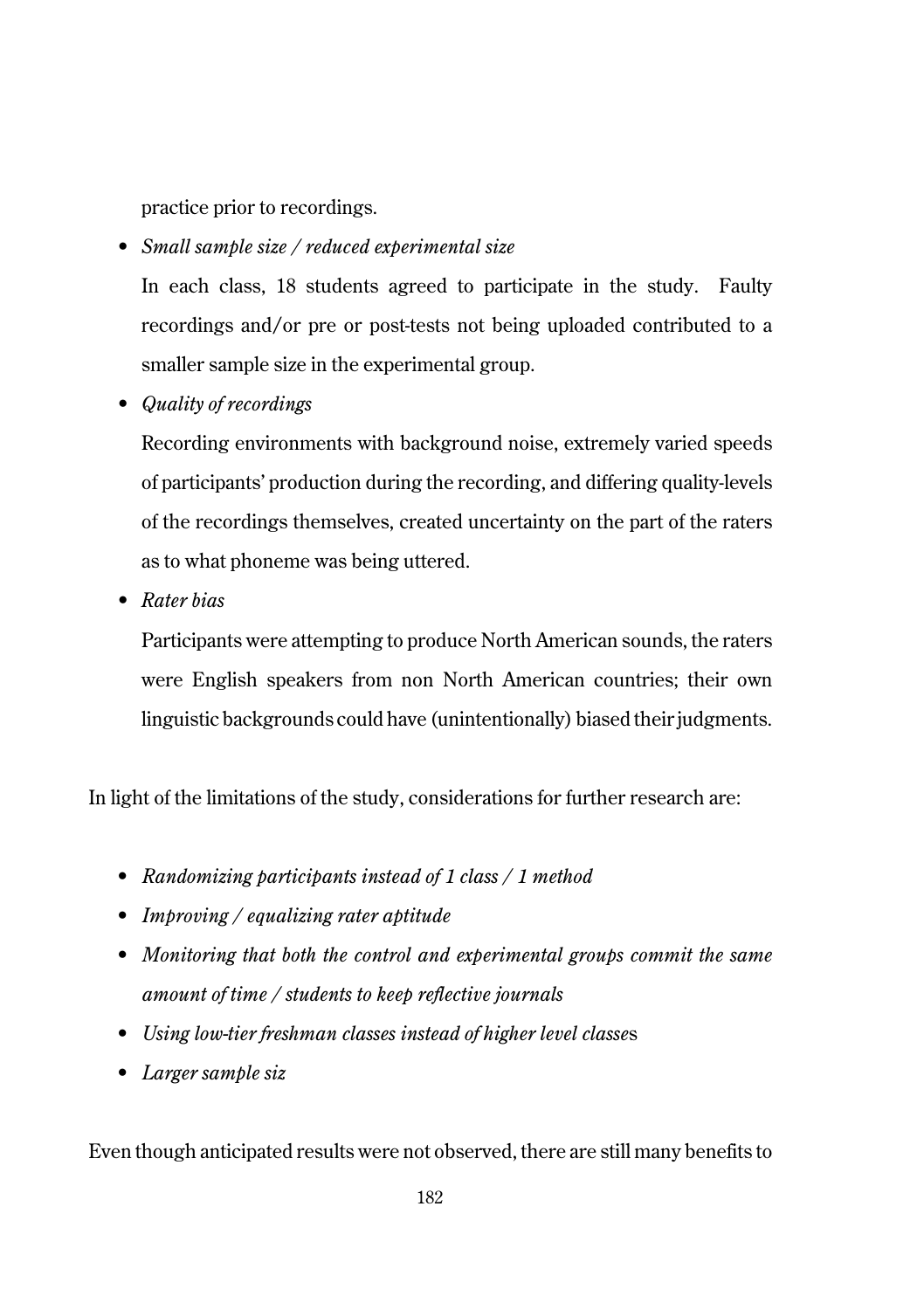visual instruction and phonological production. By utilizing this method, students are able to internalize the mechanics, i.e. point and manner of articulation, providing them with a deeper, more in-depth understanding of speech production. Visual instruction addresses spatial (picture smart) & logical (reasoning) learning, providing a different manner of instruction for the learner. Finally, students can study and practice on their own and not feel pressure from teacher or peers, thereby lowering the affective filter, adding to their independent learning resources, and creating a more confident and autonomous learner.

#### **References**

- Ahn, S.W. (1996). Age Factors and Language Proficiency in Child SLA. JALT *International Conference on Language Teaching/Learning, Section Five: Bilingualism and Children.*
- Bialystok, E. (1997). The structure of age: in search of barriers to second language acquisition. *Second Language Research,* 13, 2, 116-137.
- Bornstein, M. H. (1989). Sensitive period in development: Structural characteristics and causal interpretations. *Psychological Bulletin*, 105, 179-197.
- Chomsky, N. (1988). *Language and Problems of Knowledge*. Cambridge, MA: MIT Press.
- Chun, J. (1980). A survey of research in second language acquisition. T*he Modern Language Journal 64* (3).
- Flege, J. E., Munro, M., & MacKay, I. (1995). Factors affecting strength of perceived foreign accent in a second language. *Journal of the Acoustical Society of America, 97*, 3125-3134.
- Gardner, R.C., & Lambert, W.E. (1972). *Attitudes and motivation in second language learning.* Rowley, MA: Newbury House.

Gazzaniga, M.S. (1992). *Nature's mind: The biological roots of thinking, emotions,*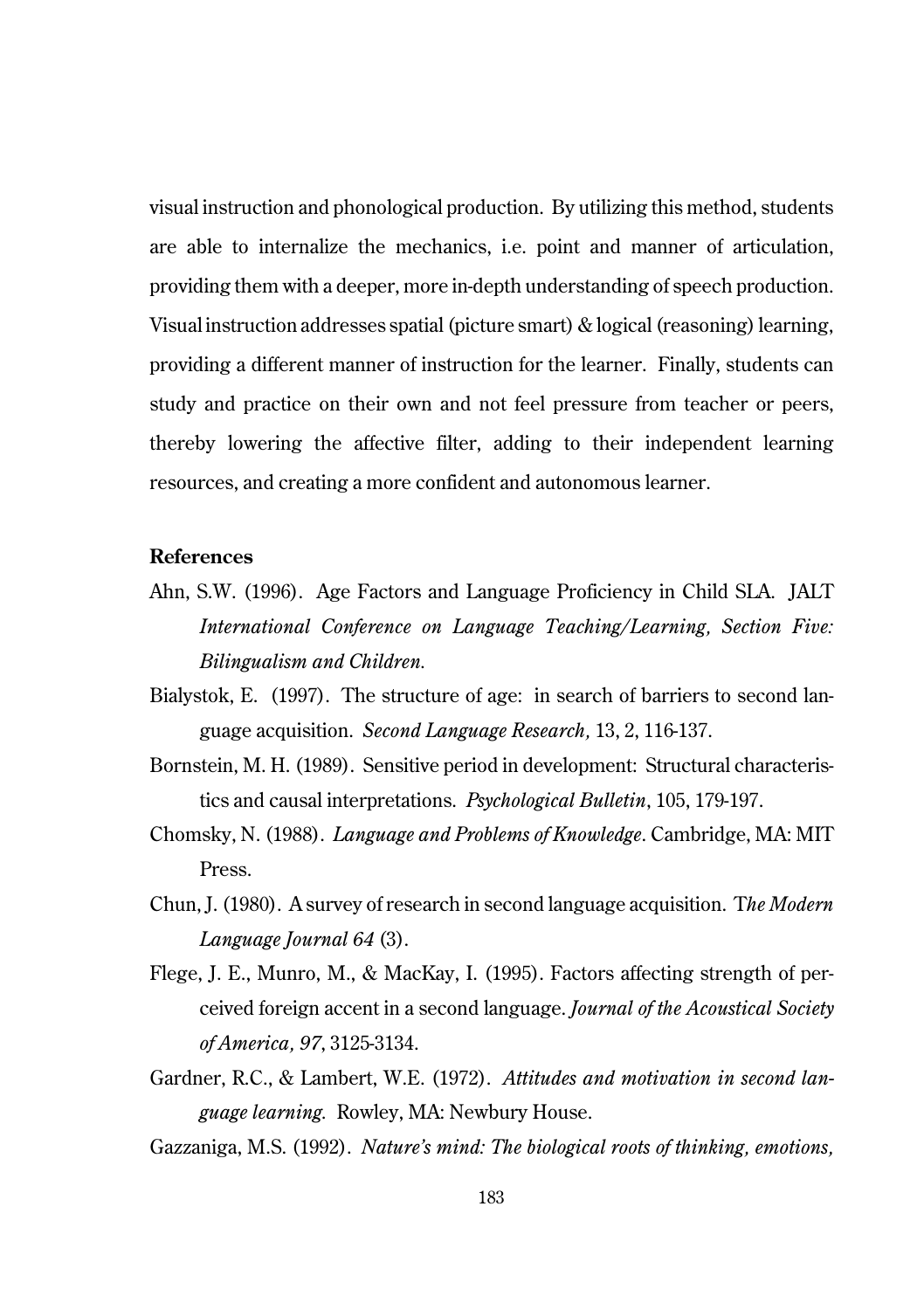*sexuality, language, and intelligence.* New York: Basic Books.

- Gordon, N. (2000). The acquisition of a second language. *European Journal of Paediatric Neurology,* Volume 4, Issue 1, January 2000, Pages 3-7
- Hakuta, K., Bialystok, E., & Wiley, E. (2003). Critical evidence: A test of the critical-period hypothesis for second-language acquisition. *Psychological Science,* 14, 31-38.
- Hyltenstam, K., & Abrahamsson, N. (2000). Who can become native-like in a second language? All, some, or none? *Studia Linguistica. 54* (2), 150-166.
- Ioup, G., Boustagui, E., El Tigi, M., & Moselle, M. (1994). Reexamining the Critical Period Hypothesis: A Case Study of Successful Adult SLA in a Naturalistic Environment. *SSLA, 16,* 73-98.
- Krashen, S.D., & Terrell, D.T. (1983). *The natural approach*. Oxford: Pergamon Press.
- Lenneberg, E. (1967). *Biological Foundations of Language.* New York: John Wiley.
- Newport, E. (1991). Contrasting conceptions of the critical period for language. In S. Care & R. Gelman (Eds.), *The epigenesis of mind: Essays on biology and cognition* (pp. 111-130) Hillsdale, NJ: Lawrence Erlbaum Associates.
- Perani, D., Abutalebi, J., Paulesu, E., Brambati, S., Scifo, P., Cappa, S.F., Fazio, F. (2003). The role of age of acquisition and language usage in early, high-proficient bilinguals: an fMRI study during verbal fluency. *Hum Brain Mapp. Jul; 19* (3): 170-82.
- Perani, D., Paulesu, E., Galles, N.S., Dupoux, E., Dehaene, S., Bettinardi, V., Cappa, S.F., Fazio, F., Mehler, J. (1998). The bilingual brain. Proficiency and age of acquisition of the second language. *Brain*. 1998 Oct; 121 (Pt 10): 1841- 52.
- Scovel, T. (1969) Foreign accents, language acquisition, and cerebral dominance. *Language Learning,* vol. 19, pp. 245-253.

Stengel, E. (1939). On learning a new language. *International Journal of Psycho-*